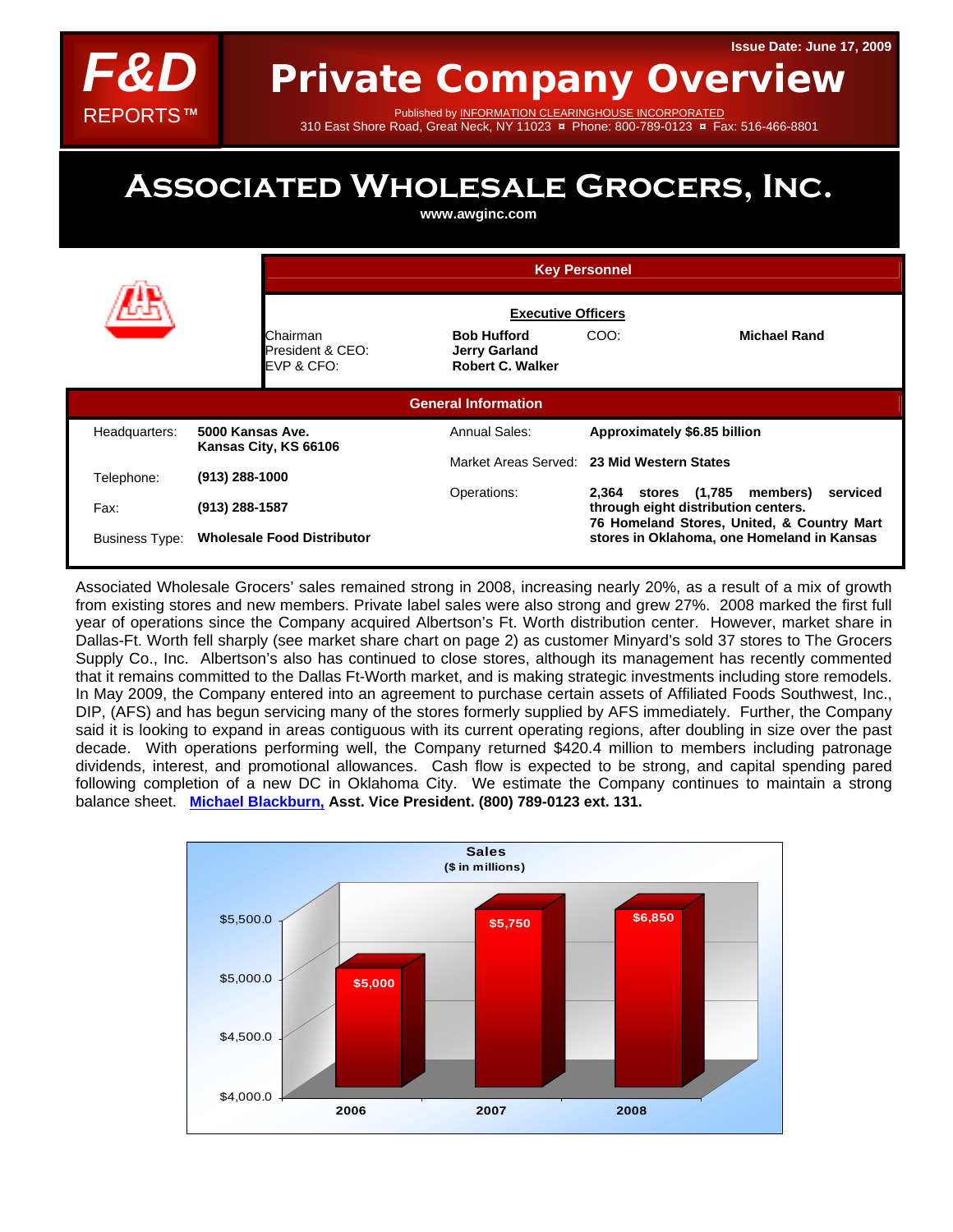## **US MARKET SHARE:**

The following chart illustrates the Company's market share in its primary operating regions.

| <b>Selected Market Competition</b> |                     |                       |                                   |                      |                       |  |  |  |  |
|------------------------------------|---------------------|-----------------------|-----------------------------------|----------------------|-----------------------|--|--|--|--|
|                                    | Dec. of 2008        |                       |                                   | Dec. of 2007         |                       |  |  |  |  |
| Dallas-Fort Worth, TX              | No. of              | <b>Market</b>         | Dallas-Fort. Worth, TX            | No. of               | <b>Market</b>         |  |  |  |  |
| (population: 6,366,000)            | <b>Stores</b>       | <b>Share</b>          | (population: 6,221,000)           | <b>Stores</b>        | <b>Share</b>          |  |  |  |  |
| <b>Wal-Mart</b>                    | 93                  | 27.5%                 | <b>Wal-Mart</b>                   | 91                   | 25.0%                 |  |  |  |  |
| Kroger                             | 78                  | 14.6%                 | <b>Associated Grocers</b>         | 128                  | 18.0%                 |  |  |  |  |
| <b>Associated Grocers</b>          | 80                  | 11.7%                 | Kroger                            | 79                   | 13.9%                 |  |  |  |  |
| Safeway                            | 61                  | 11.7%                 | Safeway                           | 61                   | 11.4%                 |  |  |  |  |
| <b>Grocers Supply</b>              | 183                 | 8.2%                  | <b>Grocers Supply</b>             | 126                  | 6.6%                  |  |  |  |  |
| All Other                          | 458                 | 26.3%                 | <b>All Other</b>                  | 520                  | 25.1%                 |  |  |  |  |
| Oklahoma City, OK                  | No. of              | <b>Market</b>         | Oklahoma City, OK                 | No. of               | <b>Market</b>         |  |  |  |  |
| (population: 1,206,600)            | <b>Stores</b>       | <b>Share</b>          | (population: 1,183,500)           | <b>Stores</b>        | <b>Share</b>          |  |  |  |  |
| <b>Associated Grocers</b>          | 105                 | 40.1%                 | <b>Associated Grocers</b>         | 104                  | 42.1%                 |  |  |  |  |
| <b>Wal-Mart</b>                    | 30                  | 40.0%                 | <b>Wal-Mart</b>                   | 30                   | 39.2%                 |  |  |  |  |
| Sam's Club                         | 5                   | 5.9%                  | Sam's Club                        | 5                    | 6.3%                  |  |  |  |  |
| <b>Target</b>                      | 3                   | 3.2%                  | <b>Target</b>                     | 3                    | 3.4%                  |  |  |  |  |
| <b>Aldi</b>                        | 6                   | 1.2%                  | Aldi                              | 6                    | 1.3%                  |  |  |  |  |
| All Other                          | 161                 | 9.6%                  | <b>All Other</b>                  | 149                  | 7.7%                  |  |  |  |  |
| Kansas City, KS-MO                 | No. of              | <b>Market</b>         | Kansas City, KS-MO                | No. of               | <b>Market</b>         |  |  |  |  |
| (population: 2,018,000)            | <b>Stores</b>       | <b>Share</b>          | (population: 2,000,500)           | <b>Stores</b>        | <b>Share</b>          |  |  |  |  |
| <b>Associated Grocers</b>          | 146                 | 44.6%                 | <b>Associated Grocers</b>         | 139                  | 44.9%                 |  |  |  |  |
| Wal-Mart                           | 23<br>21            | 21.3%                 | <b>Wal-Mart</b>                   | 22                   | 18.6%                 |  |  |  |  |
| Hy-Vee                             | $\overline{4}$      | 12.4%<br>7.0%         | Hy-Vee                            | 21<br>$\overline{4}$ | 12.9%<br>6.9%         |  |  |  |  |
| Costco                             |                     |                       | Costco                            |                      |                       |  |  |  |  |
| <b>Target</b><br>All Other         | 6<br>75             | 3.8%<br>10.9%         | <b>Target</b><br>All Other        | 6<br>75              | 4.1%<br>12.6%         |  |  |  |  |
|                                    |                     |                       |                                   |                      |                       |  |  |  |  |
| St. Louis, MO                      | No. of              | <b>Market</b>         | St. Louis, MO                     | No. of               | <b>Market</b>         |  |  |  |  |
| (population: 2,844,000)            | <b>Stores</b>       | <b>Share</b>          | (population: 2,835,400)           | <b>Stores</b>        | <b>Share</b>          |  |  |  |  |
| Supervalu                          | 122                 | 38.2%                 | Supervalu                         | 115                  | 38.8%                 |  |  |  |  |
| <b>Schnuck Markets</b>             | 65                  | 28.6%                 | <b>Schnuck Markets</b>            | 63                   | 30.0%                 |  |  |  |  |
| Wal-Mart                           | 22                  | 16.2%                 | <b>Wal-Mart</b>                   | 19                   | 13.7%                 |  |  |  |  |
| Sam's Club                         | 8                   | 4.4%                  | Sam's Club                        | 8                    | 4.8%                  |  |  |  |  |
| <b>Associated Grocers</b>          | 36                  | 3.4%                  | <b>Associated Grocers</b>         | 22                   | 3.1%                  |  |  |  |  |
| All Other<br>Nashville, TN         | 90<br>No. of        | 9.2%<br><b>Market</b> | All Other<br>Nashville, TN        | 90<br>No. of         | 9.6%<br><b>Market</b> |  |  |  |  |
|                                    |                     | <b>Share</b>          |                                   |                      | <b>Share</b>          |  |  |  |  |
| (population: 1,526,000)<br>Kroger  | <b>Stores</b><br>46 | 29.3%                 | (population: 1,463,200)<br>Kroger | <b>Stores</b><br>44  | 29.5%                 |  |  |  |  |
| Wal-Mart                           | 19                  | 21.7%                 | <b>Wal-Mart</b>                   | 20                   | 22.4%                 |  |  |  |  |
| <b>Publix</b>                      | 23                  | 15.0%                 | Publix                            | 19                   | 13.6%                 |  |  |  |  |
| <b>Associated Grocers</b>          | 63                  | 8.4%                  | <b>Associated Grocers</b>         | 55                   | 8.2%                  |  |  |  |  |
| Food lion                          | 20                  | 6.7%                  | Food lion                         | 20                   | 7.4%                  |  |  |  |  |
| All Other                          | 38                  | 18.9%                 | <b>All Other</b>                  | 40                   | 18.9%                 |  |  |  |  |

Market share data provided by Metro Market Studies, PO Box 32398, Tucson, AZ 85751. Further information available at www.metromarketstudies.com.